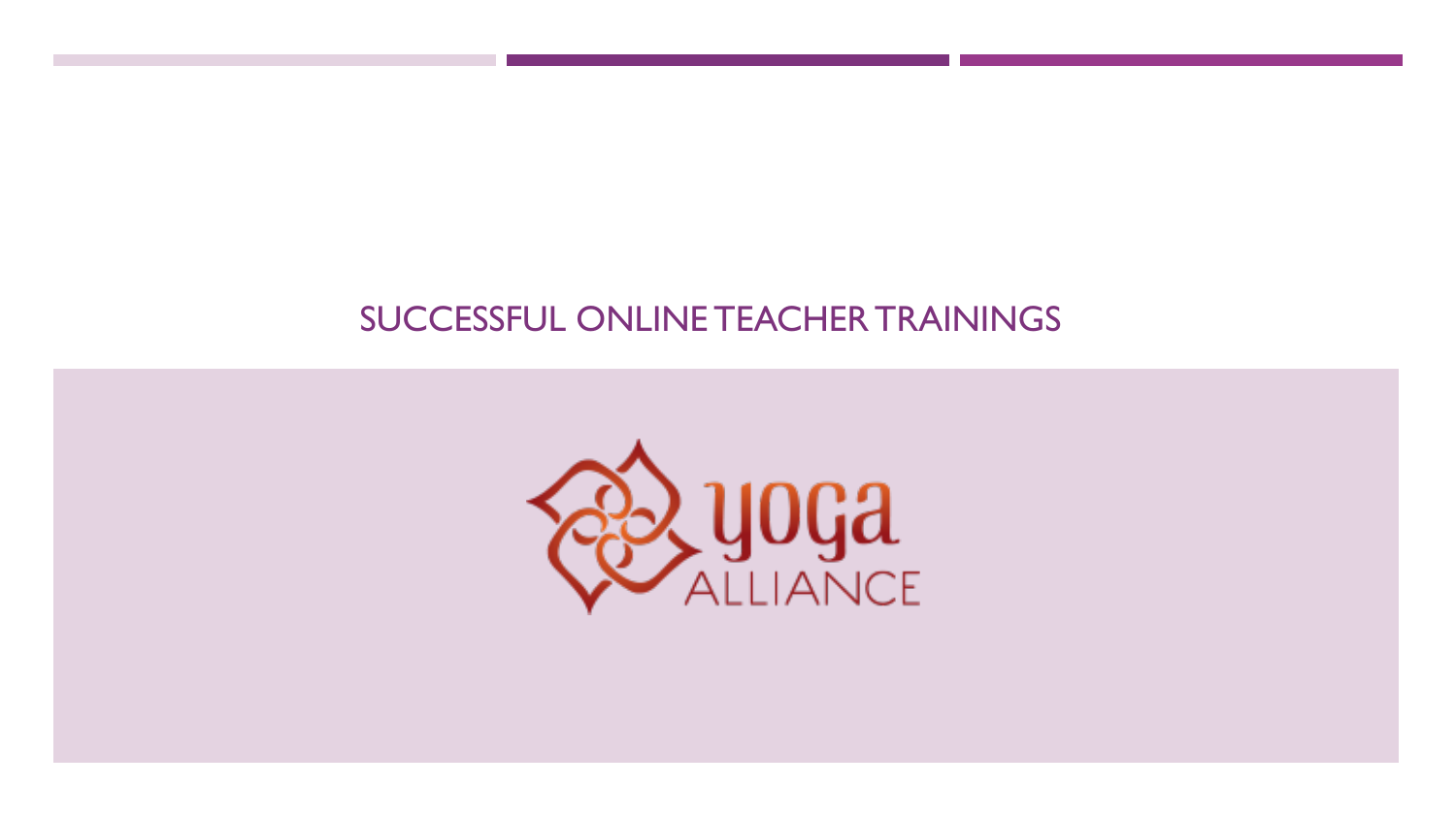

- ¡ **Create small mentor groups with lead teachers**
- **Host ongoing monthly networking groups for your graduates**
- Building in feedback via chat during sessions (especially in **asana sessions)**
- Incorporate teachers you might not be able to work with in a **live setting**
- **Establish a culture of feedback to encourage on camera time**
- ¡ **Use a peer supervision group to equalize power**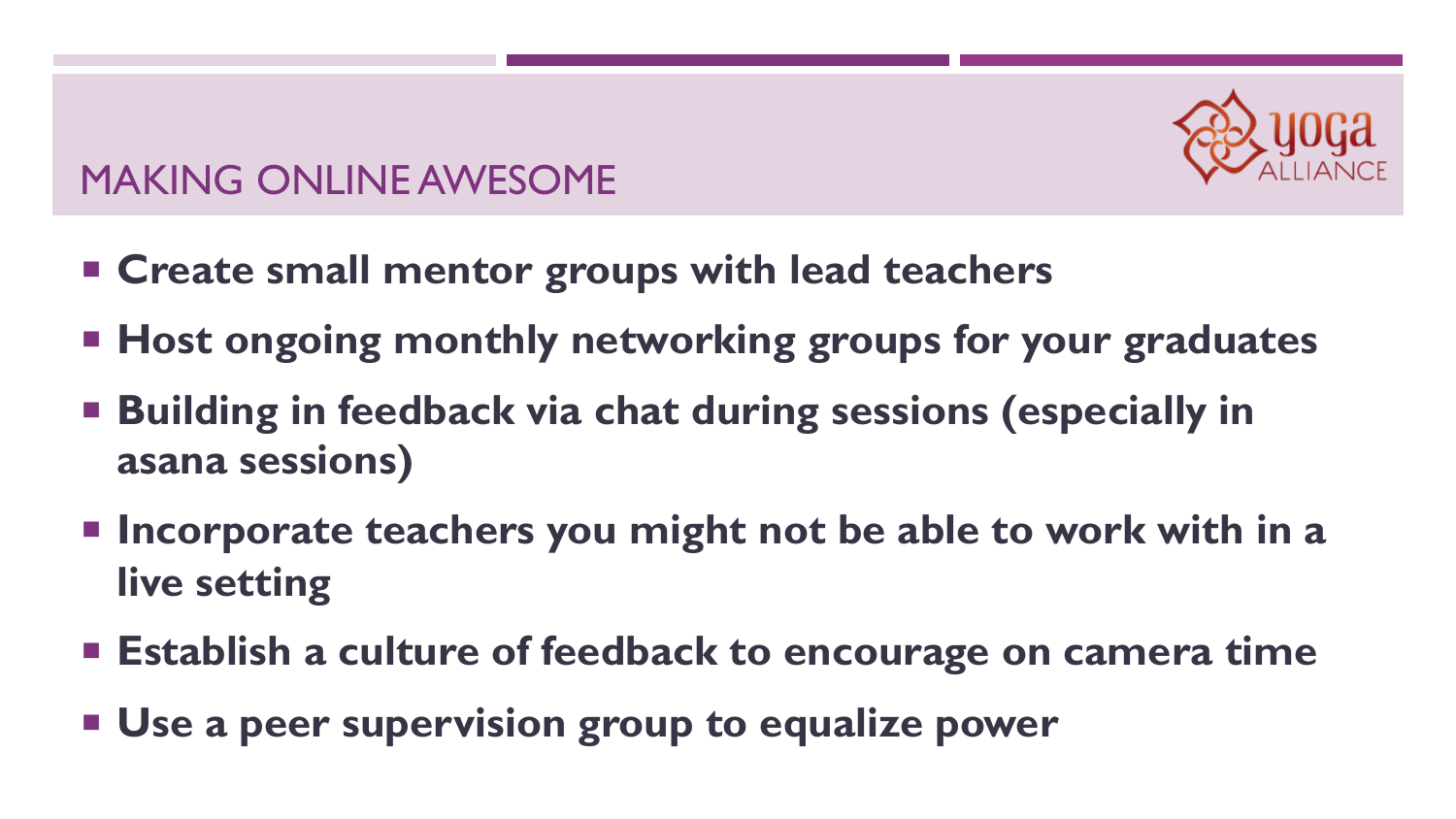

- Offer content in shorter segments, especially lectures ("bite" **sized")**
	- ¡ **Shorter lecture videos, 15 minutes max**
- **Re-examine what you charge for tuition (less overhead = pass on savings to students)**
- **Time limit access to asynchronous content** 
	- In between live sessions, assign on-demand, self-paced content **that is only available then. "Drip" content based on the overall curriculum map to help students pace their learning and avoid overwhelm**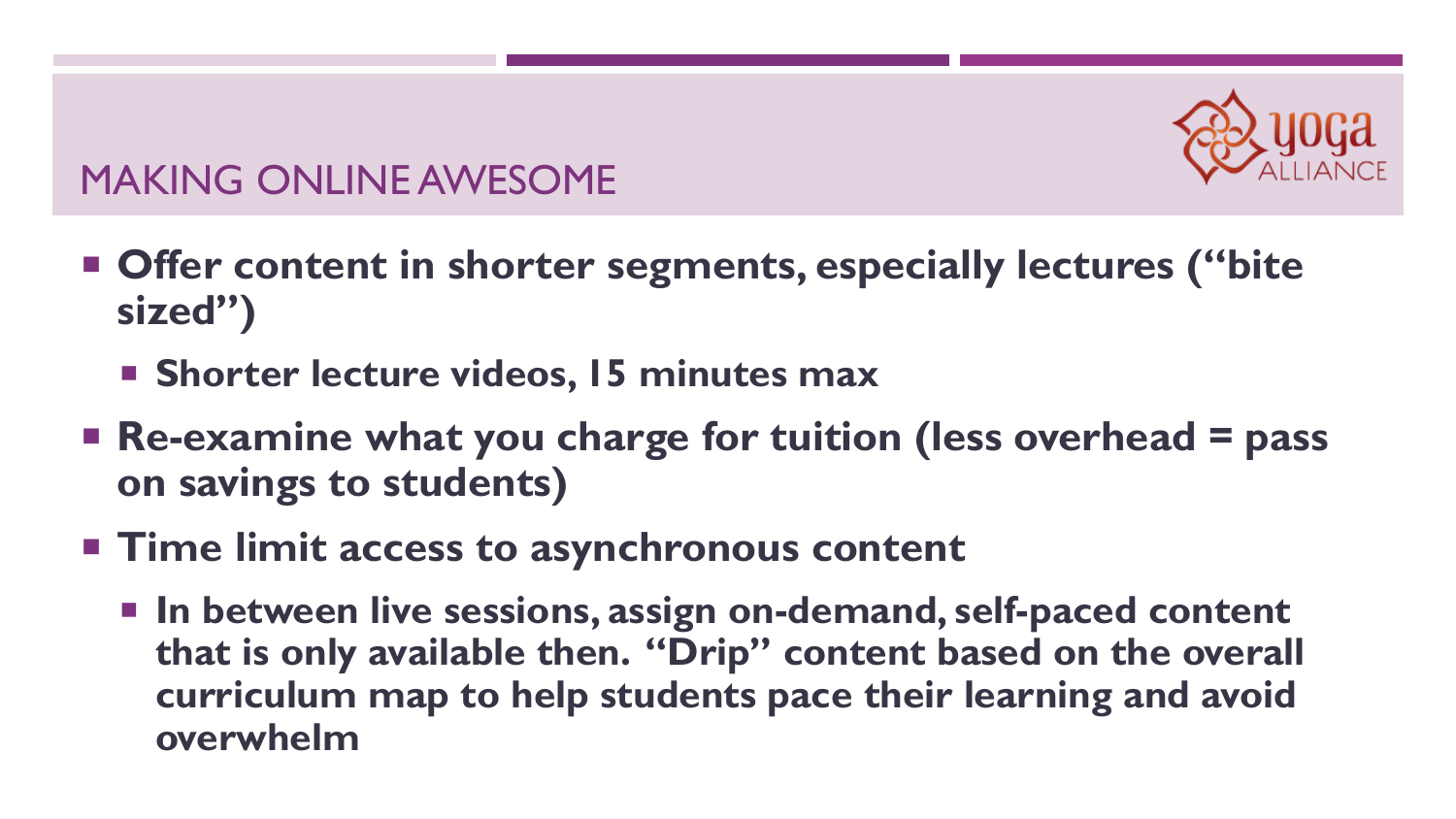

- Be very clear and organized about what content is available when, **and in the directions you give to students about what they should be preparing with.**
	- This improves live sessions—they are opportunities to go deeper with the **content they have already learned on-demand/self-paced**
	- Offer a pacing guide to your students to take the guess work out of it
- ¡ **Use on-demand for direct instruction topics like anatomy, philosophy**
	- ¡ **Live sessions are for taking theory into action**
- Be relentless in gathering feedback, apply that feedback and improve as **you go.**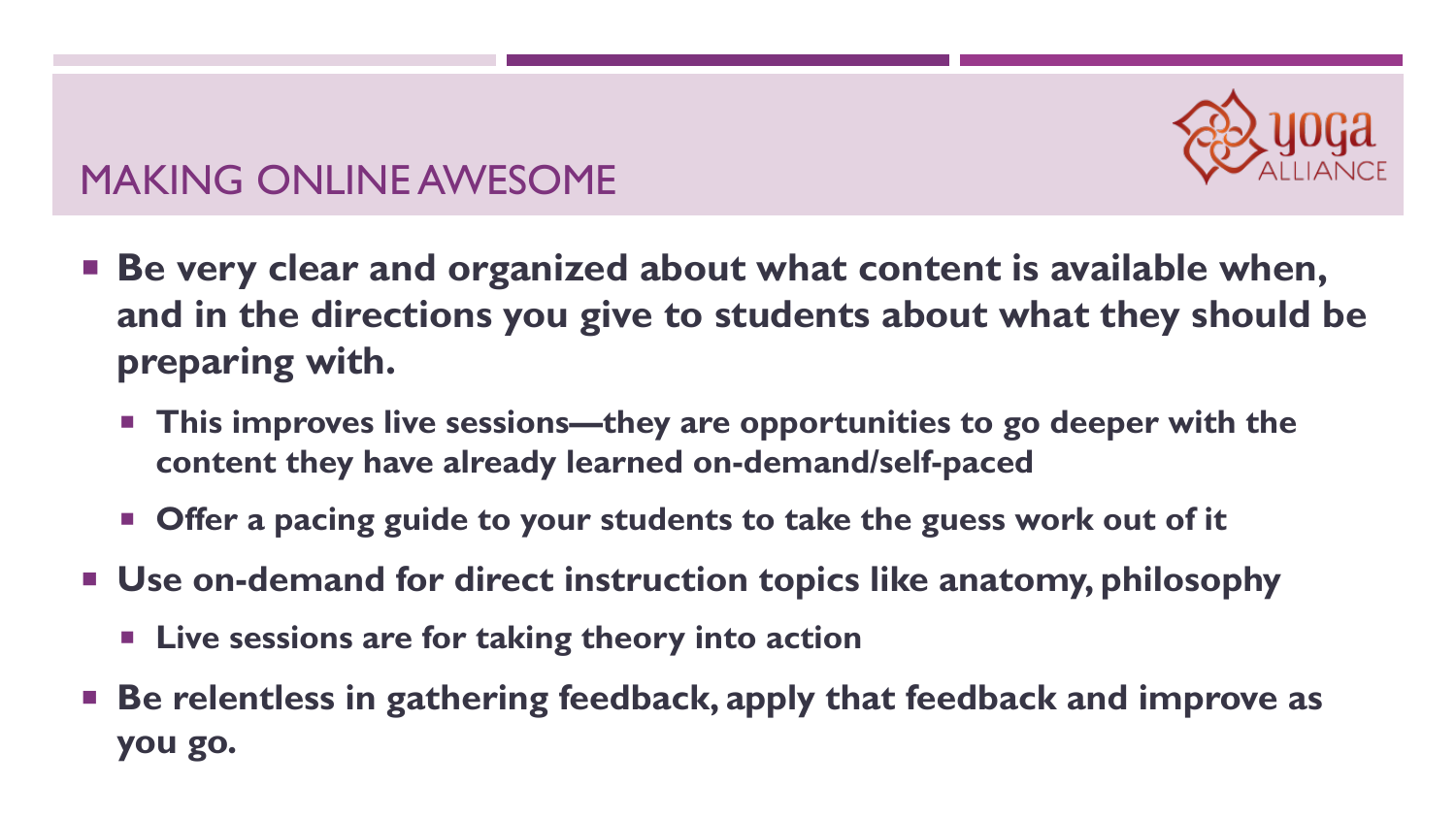

- Use carrots (incentives) to engage students in the ways you need **them to**
- Offer teaching from the place of a learner; apply the teachings of **yoga to your teaching practice and use the growth mindset to guide you.**
- ¡ **Invite your students to have a practice buddy within their own bubble, use that opportunity for hands-on assists**
	- ¡ **Use self adjustments to teach hands-on assists**
- Take time to have students setup their space so you can see them
	- Schedule orientation calls with each student or the group to walk them through the tech needs for their space, the platform, test things, etc.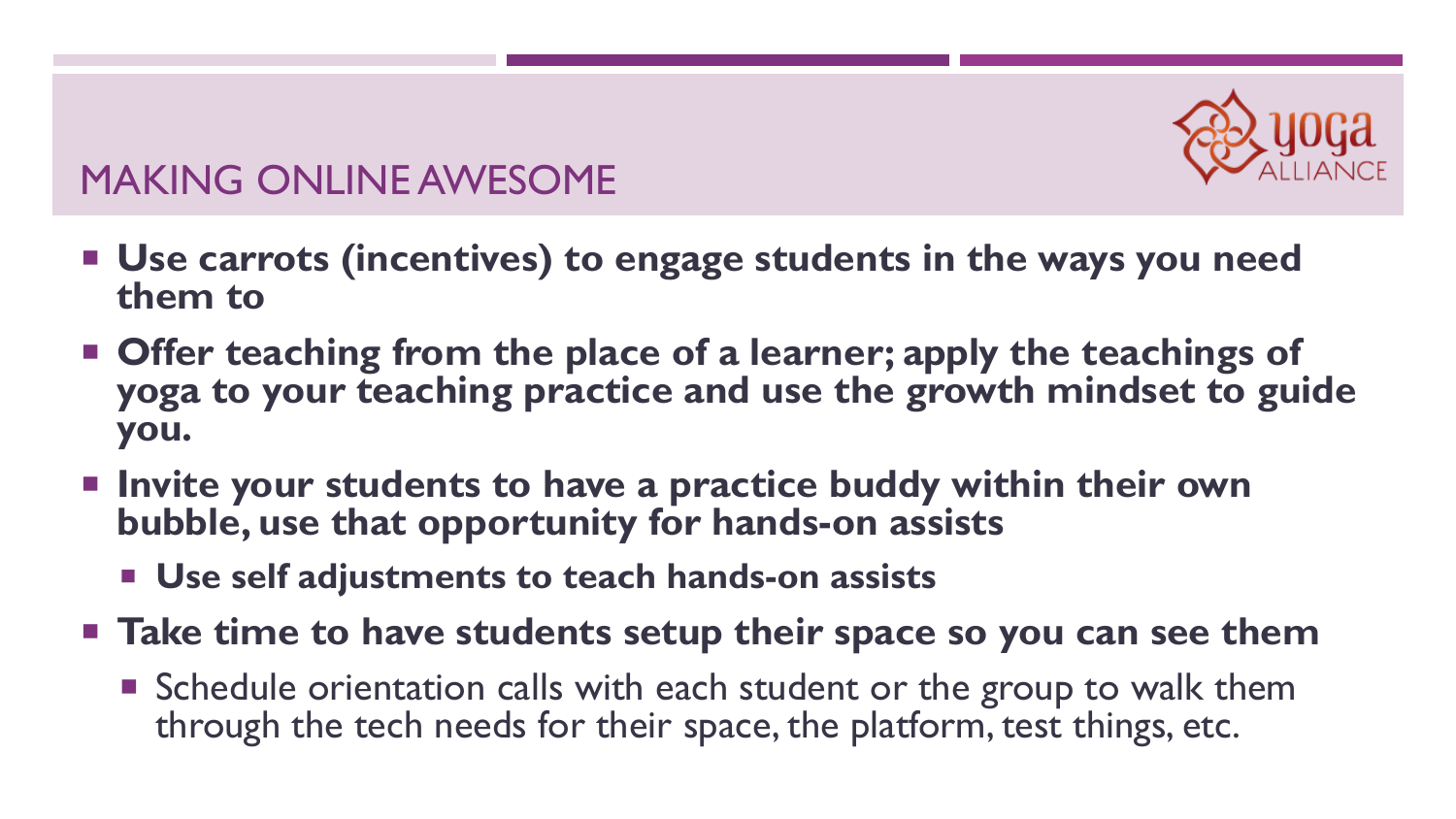

- ¡ **Use multiple devices**
- ¡ **Have a way for students to contact you (or your tech lead) outside of the training for any tech issues**
- Control when the chat is being used—it can be turned on and **off. Have your meeting host determine this and be sure to communicate to your students that this is a norm for your group.**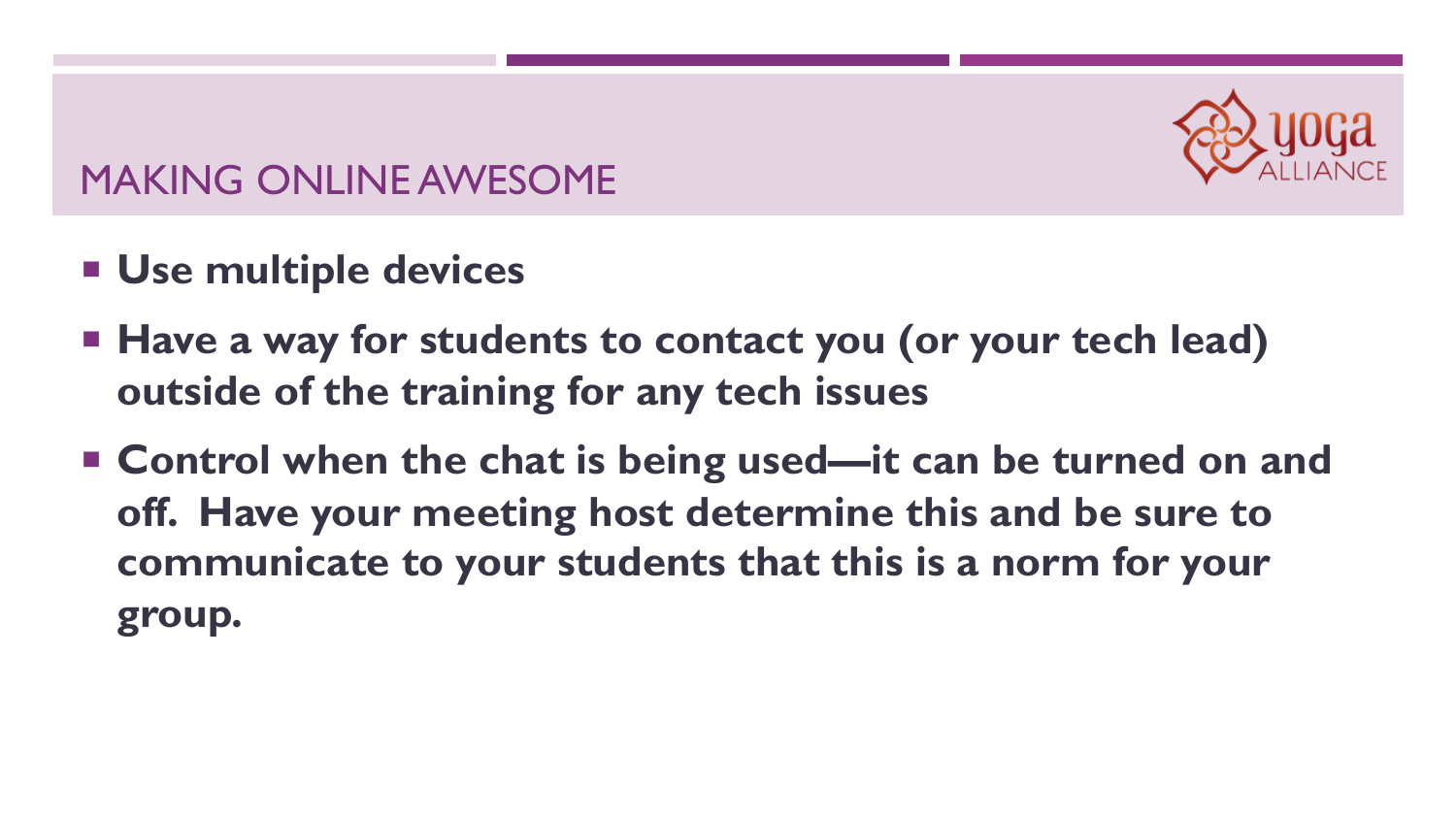

#### CONTENT MAPPING WITH DR. ILANA NANKIN

- Begin with the end in mind—what is the outcome you want for your students
- ¡ **Work backwards from that goal**
- ¡ **Break up the major goal into learning objectives**
- ¡ **For each learning objective, build instruction modules**
- ¡ **You can weave threads of all your major content themes throughout your sessions**
- ¡ **"I do, we do, you do"**
- Build in opportunities for students to feel the practice in their bodies and then practice it in daily **life**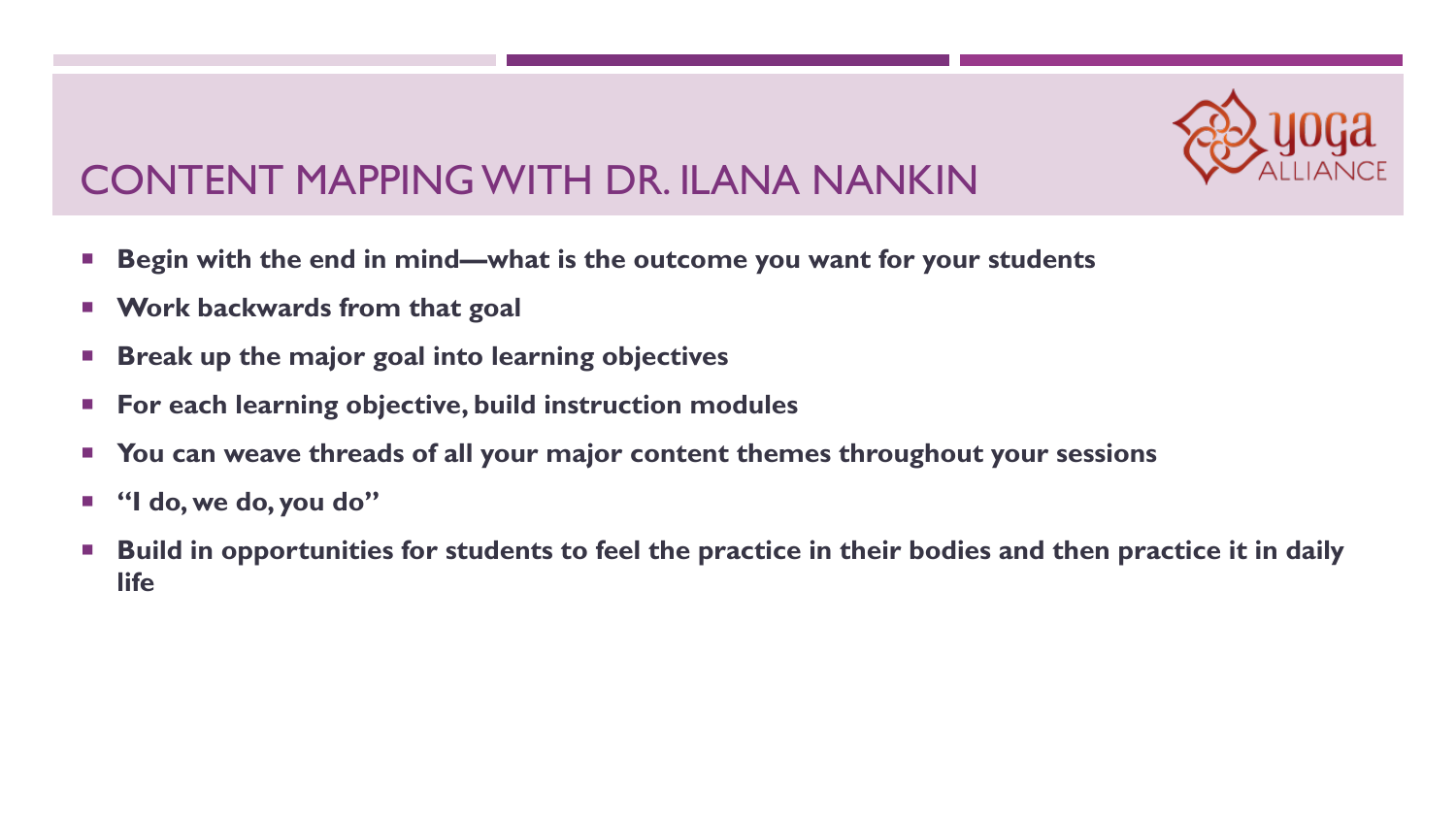

# **SOUND BASED CONTENT—CLAUDETTE EVANS**

- **•** Demonstrate as you might with asana; offer both the call and response
- Have students un-mute one by one as the call/response cadence so you can offer immediate feedback
	- Listen once or twice and then have them participate
- Sound based content can take longer than other areas, the repetition is important for learning acquisition in these areas.
- **Use multiple devices**